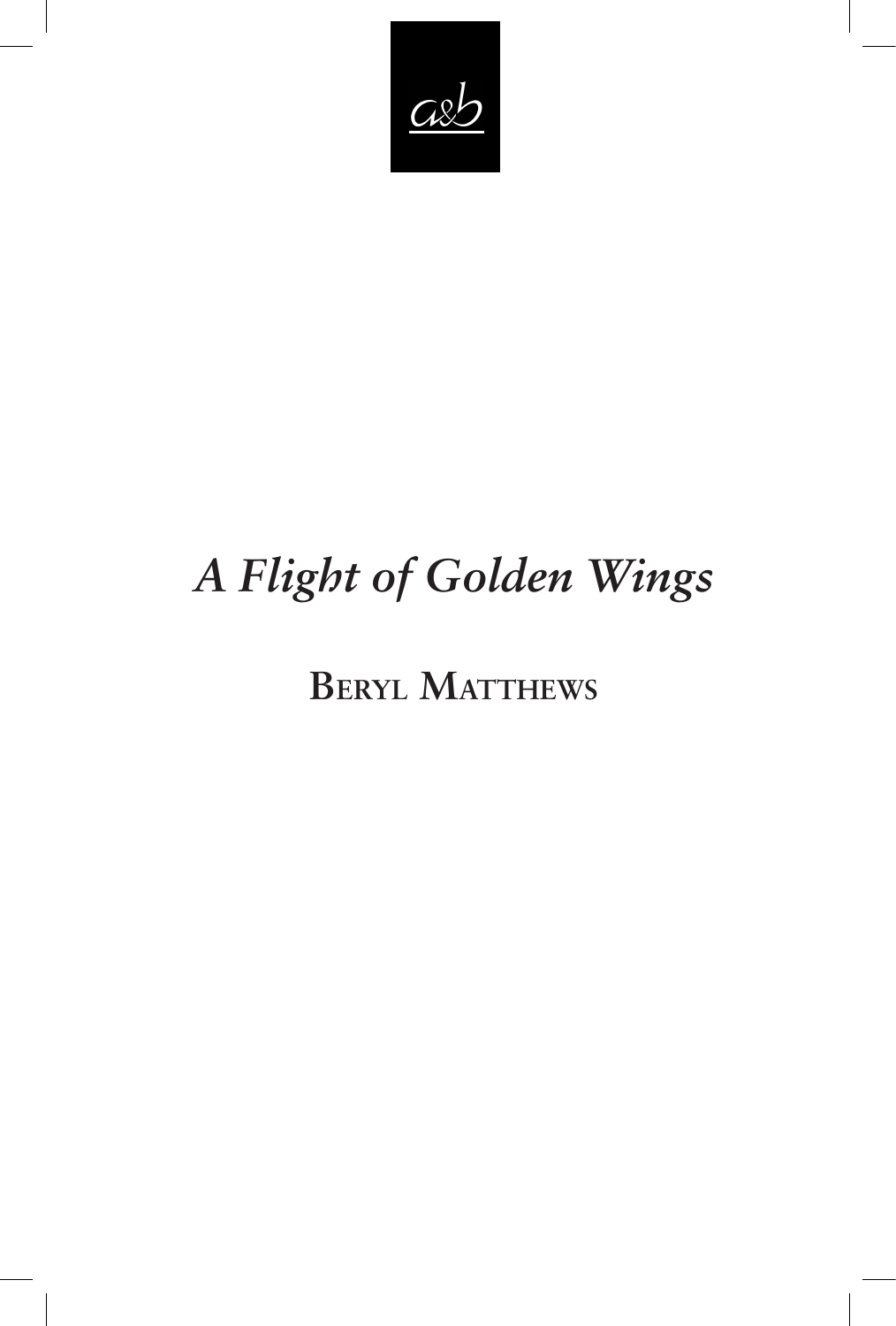Allison & Busby Limited 12 Fitzroy Mews London W1T 6DW *allisonandbusby.com*

First published in 2007. This paperback edition published by Allison & Busby in 2016.

Copyright © 2007 by Beryl Matthews

The moral right of the author is hereby asserted in accordance with the Copyright, Designs and Patents Act 1988.

> *All characters and events in this publication, other than those clearly in the public domain, are fictitious and any resemblance to actual persons, living or dead, is purely coincidental.*

All rights reserved. No part of this publication may be reproduced, stored in a retrieval system, or transmitted, in any form or by any means without the prior written permission of the publisher, nor be otherwise circulated in any form of binding or cover other than that in which it is published and without a similar condition being imposed on the subsequent buyer.

> A CIP catalogue record for this book is available from the British Library.

> > 10 9 8 7 6 5 4 3 2 1

## ISBN 978-0-7490-1808-5

Typeset in 10.55/15.55 pt Sabon by Allison & Busby Ltd.

The paper used for this Allison & Busby publication has been produced from trees that have been legally sourced from well-managed and credibly certified forests.

> Printed and bound by CPI Group (UK) Ltd, Croydon, CR0 4YY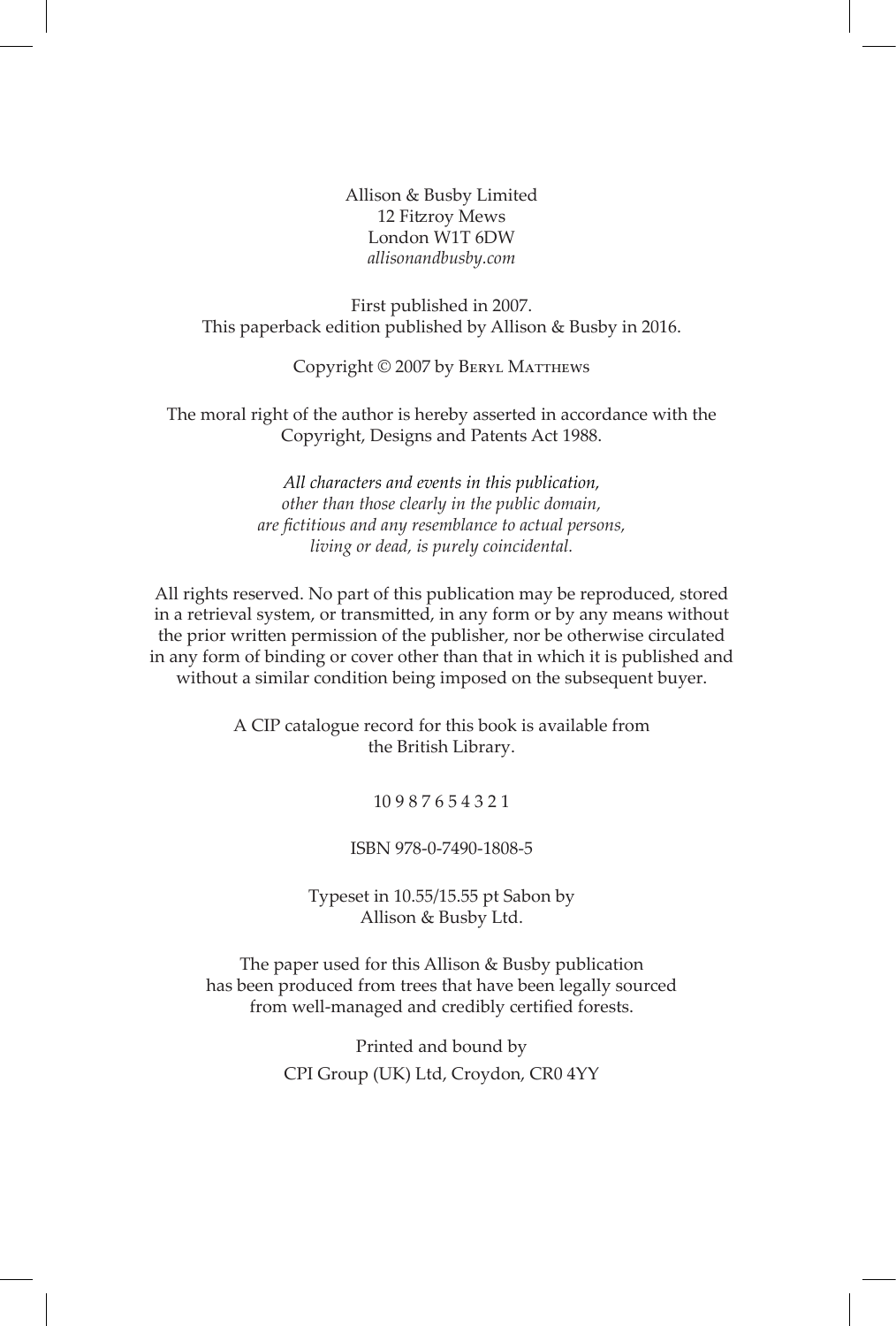## *Chapter One*

September 1938

There wasn't a cloud in the sky. It was the kind of day Ruth Aspinall's brother had loved. The pain of loss gripped her as it always did when she thought about Robert. He'd had such a zest for life, not knowing the meaning of caution or fear in his search for any new experience, the more dangerous the better. Six months ago his racing car had overturned and he had been killed instantly.

Ruth sighed. What a waste of a young life, and how she missed her big brother. Her parents were inconsolable at losing their adored son – the son who should have taken over as head of the Aspinall family law firm when they'd gone. Now they only had a daughter left. Oh, Ruth knew she had always come second in their affections, but she didn't mind. They loved her in their own way, and she them, but Robert had been their pride and joy.

The grief pervading their home had been too much for Ruth. Even with twenty rooms in the house she hadn't been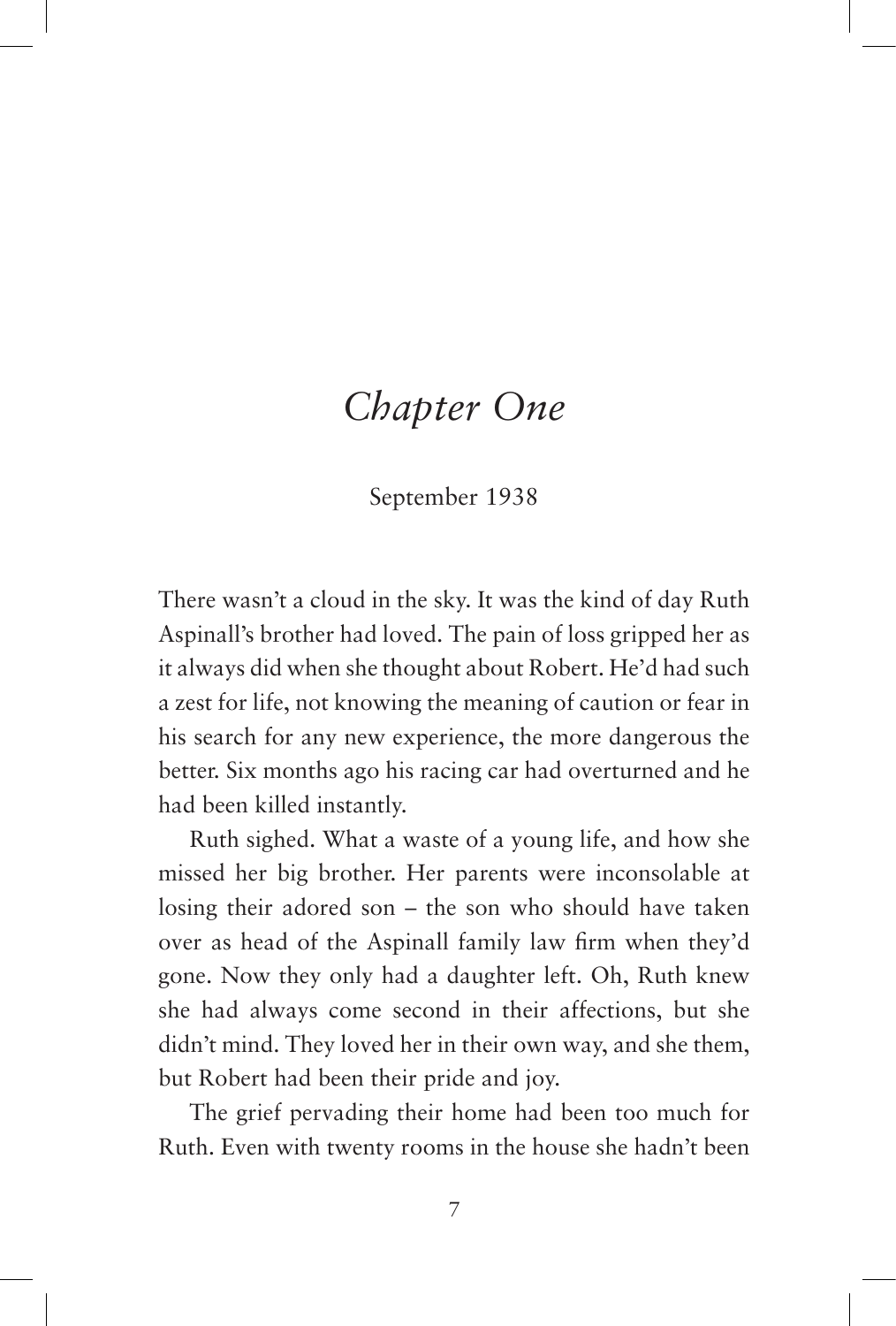able to escape it, so she had driven to Yorkshire. Here, in the tranquillity of the Dales, she had finally been able to allow her own grief to surface, and after six days she had found a measure of comfort.

A movement in the air caught Ruth's attention and she shaded her eyes. There was a large bird soaring above her. Some bird of prey, she guessed, but didn't know what it was. It was so beautiful though. She watched in fascination as it dived and swooped, revelling in the freedom. Then it became motionless, hovering on the wind.

Her brother had learnt to fly, and she smiled, remembering his excitement. 'Was that how you felt, Robert?' she called. 'Did you love the freedom as much as that bird does?' She could almost hear her brother's voice telling her how wonderful it was, and urging her to try it.

She continued to watch as the bird climbed and disappeared from sight, wishing she could be up there with it. The longing almost made her cry out as she turned and ran to her car. She would learn to fly.

The drive back to London took three days. She had taken it slowly for a reason: Ruth was not in the habit of making hasty decisions, and she wanted time to be sure this was what she really wanted. Her emotions had been at a very high pitch and she wanted to be sure that learning to fly wasn't just a reaction to losing her brother – a desire to emulate him in some way. That wouldn't be right; her character was more cautious, and she had often tried to instil that trait into Robert as he had set out on one dangerous adventure after another. But he had only laughed at her in his teasing way.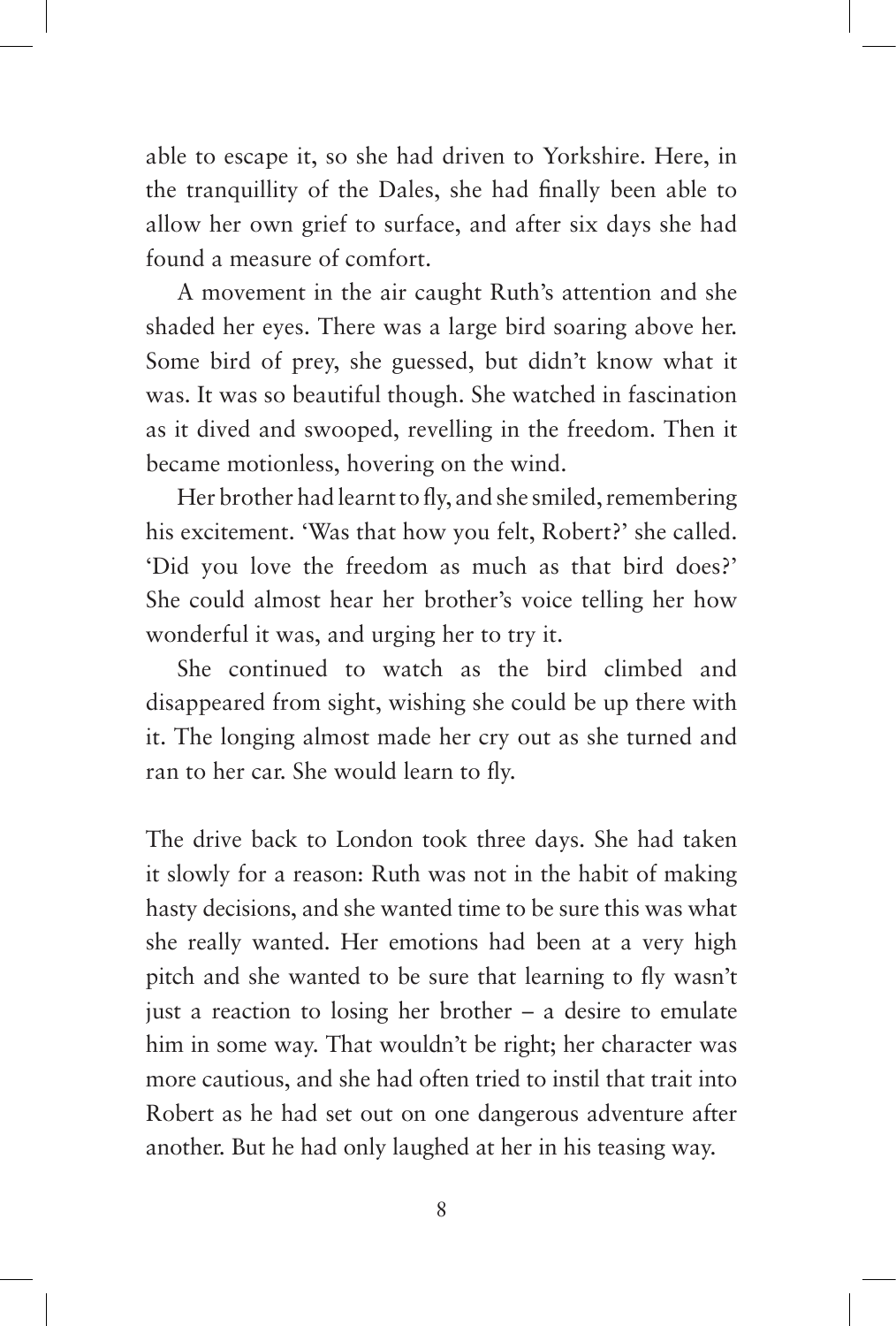By the time Ruth reached London there was not the slightest doubt in her mind. It was now a burning ambition, and there was only one person to see. Simon Trent was a friend of the family and had been her brother's instructor. He was highly regarded as a pilot. She would see him before returning to her home in Virginia Water.

It was another beautiful day as Ruth drove through the gates of Heston Airfield and stopped outside the office of the flying school. She got out of her car and gazed around in surprise. The place was alive with activity. She had often come here with her brother, but it had never been this busy. A loud shout caught her attention and she couldn't help smiling. A young man had just tumbled out of a plane, waving his arms around excitedly. He had obviously just flown solo for the first time. Ruth felt the buzz and excitement around the place and her smile broadened. Oh yes, she was going to do this.

'Hello, Ruth,' a quiet voice behind her said.

She spun around, still smiling. 'Simon! I wasn't sure if I'd be able to see you. It's so busy I thought you'd be in the air with a pupil.'

'I've got an hour before my next appointment.'

'Oh, good. I've come at the right time then.' Another plane was preparing for take-off and one more was waiting its turn. 'Why are you so busy?'

'The government is encouraging young men to learn to fly.' Simon sighed deeply. 'There's a war coming, Ruth, and we're going to need all the pilots we can get.'

She had heard the speculation, of course, but Simon sounded so sure. 'It might not happen *. . .*'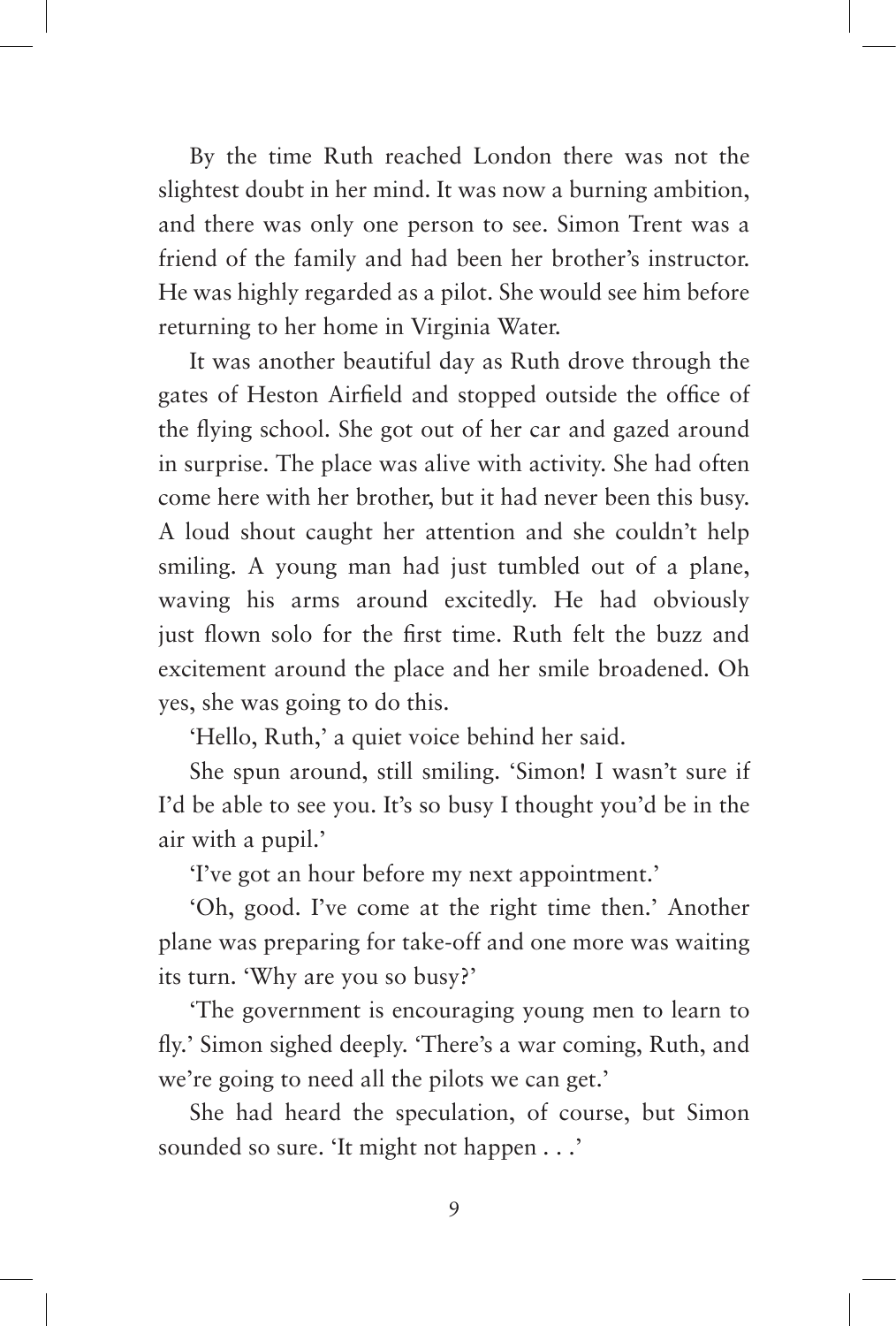'No, it might not, but we have to be prepared. What's going on in Germany is worrying, to say the least.' He studied Ruth intently, his bright blue eyes curious. 'How are you, and what brings you here today?'

'I've just come back from Yorkshire after a few days on my own. I needed to get away and try to come to terms with Robert's death.'

'And it looks as if you've made your peace with the tragedy.'

'I've finally accepted it. The quiet and solitude helped enormously. Now I feel I can get on with my life. That's what Robert would have wanted. He always said that every moment of life was precious and should be lived to the full. I do wonder if he had a premonition that he would die young.' Ruth sighed. The sadness was still with her and always would be, but at last the pain was easing.

'He had a reckless streak, Ruth.' Simon's expression was thoughtful as he studied her. 'So what are you going to do now? You're an intelligent girl and could get yourself a good job.'

'I've broached the subject several times, but Father says it isn't necessary. The Aspinall law firm is very successful and I don't need to earn a living.' Ruth grimaced. 'I've always gone along with him for a quiet life, but Robert's death has shaken me up. I'm twenty and tired of wasting my life. It's time to make changes. The first thing I'm going to do is learn to fly.'

'And what do your parents think of that?' Simon asked gently, not showing any surprise.

'I honestly don't think they'll mind. You've been flying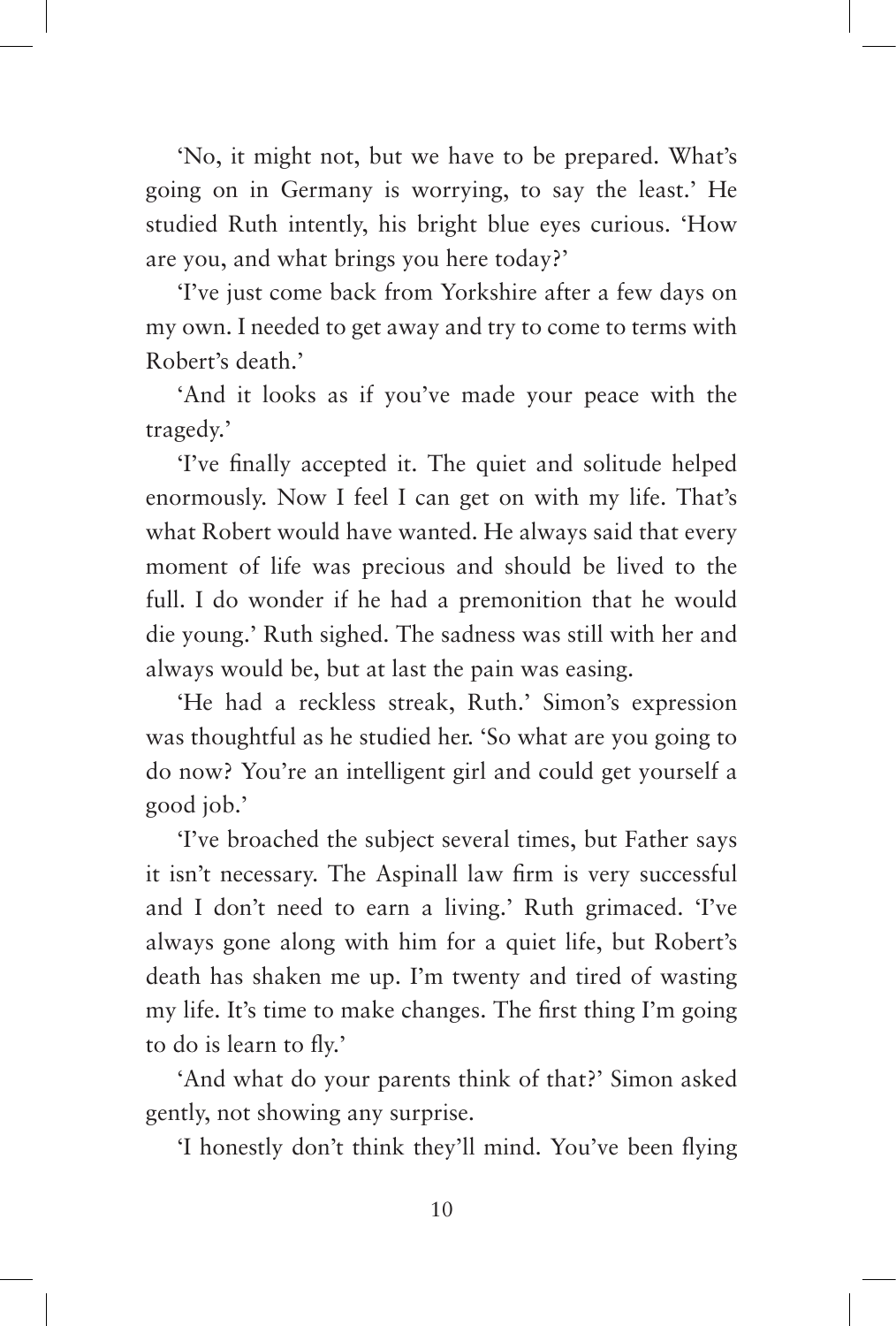for many years without mishap, Simon, and my parents trusted you with Robert. I'm sure they'll do the same with me.' She smiled wryly at the man in front of her. He was around five foot ten and she only had to tilt her head slightly to meet his eyes – eyes that didn't miss a thing, assessing everything and everyone in his quiet way. But under the quietness there was an aura of strength. At twenty-eight he was a most attractive man, but she had always regarded him as one of the family; more like a cousin. However, if he did ever decide to marry, Ruth had no doubt that he would make a wonderful husband for some lucky girl.

'Robert turned out to be an excellent pilot and was a lot more careful in the air than on the ground.' Simon shoved his hands in his pockets and grinned. 'We had some almighty rows at first, but I eventually managed to instil some caution into him.'

'And my parents know that.' Ruth's expression saddened. 'This has been very distressing for them. When they had a son they were overjoyed and wanted another. They waited eight years before I came along. A daughter was not what they had hoped for, and to their disappointment they never had any more children. They've always loved me and I've never minded that Robert was their favourite *. . .* But to get back to flying.' Ruth gave a chuckle. 'They'll think I've gone crazy, but it wasn't flying that killed Robert. My parents respect and trust you, Simon, so I don't think they'll complain too much if they know you are to be my instructor.'

Simon lit a cigarette, smoking it in silence as he weighed up the situation. He was halfway through the cigarette and still hadn't spoken.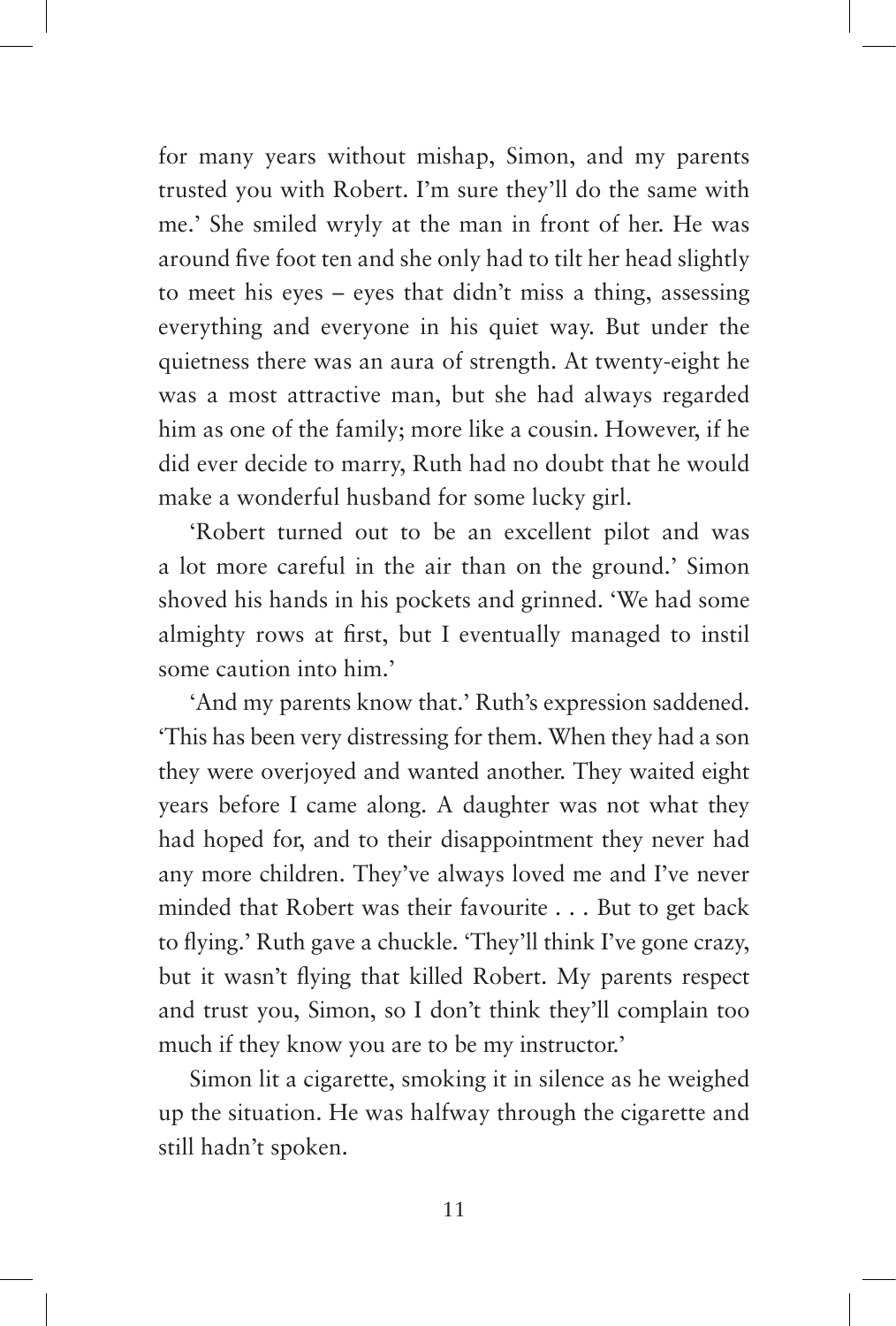Ruth became anxious. Was he going to turn her down? She didn't want anyone else to teach her. 'Teach me to fly,' she pleaded, her golden brown eyes gleaming with excitement. 'I really want to do this.'

He blew smoke into the air and regarded her thoughtfully. Then he tossed the cigarette end down and ground it out with the toe of his shoe. 'Well, you're wearing slacks, so come with me.'

Excitement welled up in Ruth and she hurried after Simon as he made for a plane. She knew it was an Avro Cadet, the same as her brother had flown. She almost cried out with joy. He hadn't said no.

He hoisted her up and then climbed in himself, making sure her harness was securely fastened.

'That's tight,' she muttered, trying to control her nerves. She had thought they would just make a booking now. She hadn't expected him to dump her in a plane straight away, but she knew him well enough to guess what he was doing. He was going to see if she was really serious about this. Well, she would show him that she was!

Simon was busy taxiing the aircraft and merely ignored her remark, but she was sure she saw his mouth twitch in amusement. Under that quiet exterior there was a wicked sense of humour, and her insides clenched when she wondered what the hell she had let herself in for.

As they left the ground, Ruth gasped, and much to her shame, closed her eyes tight. Simon's deep chuckle made her open them wide. She was glad he was in the instructor's seat and couldn't see her face. 'Well, I've never been in a plane before! Robert wanted to take me up, but I refused.'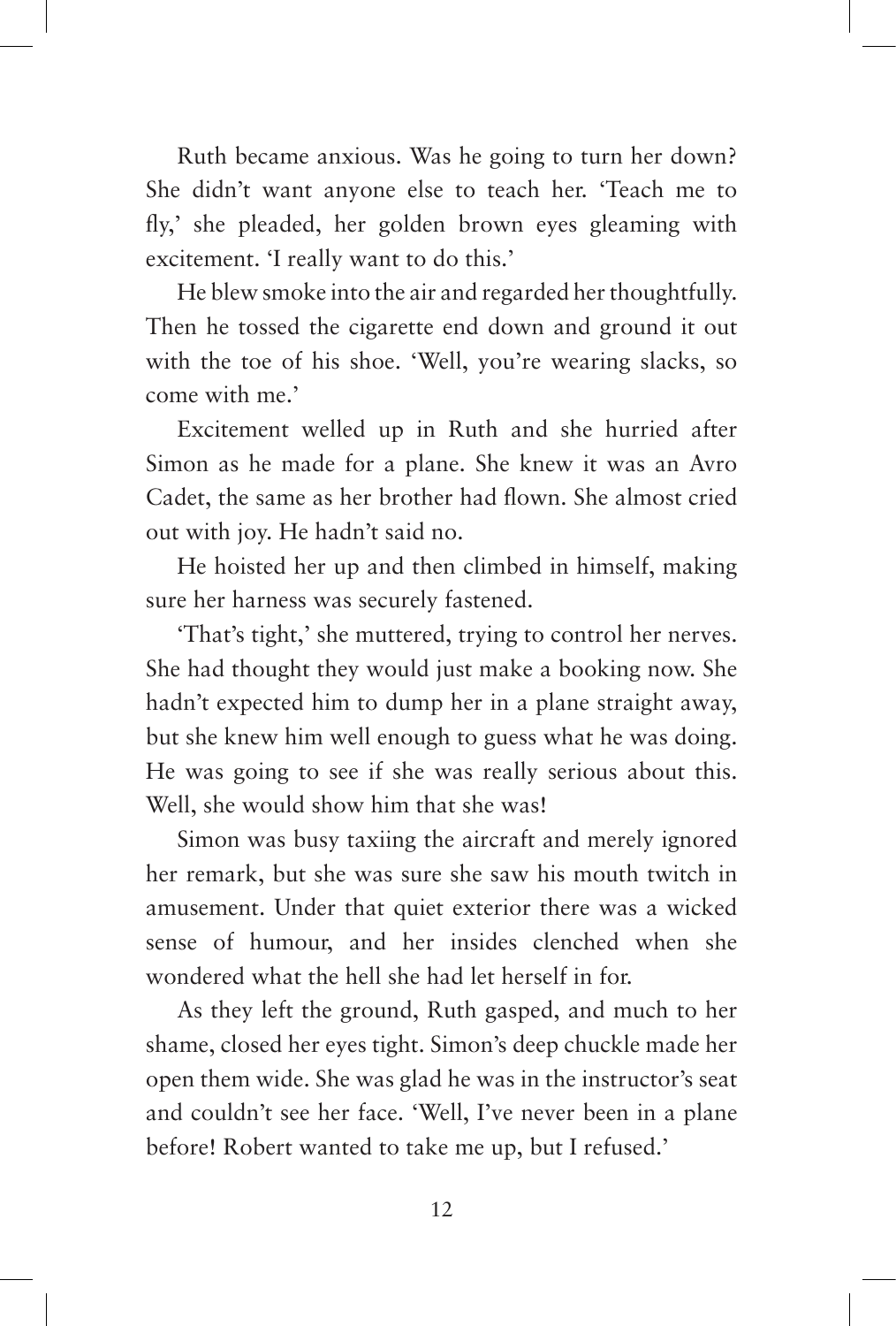'He was a good pilot, Ruth. In fact, he was one of the best pupils I've ever had.'

'He was good at everything he did.' The familiar pain of loss welled up in her. Robert had always been urging her to try flying, enthusiastically trying to convince her that it was a truly wonderful feeling to soar in the air as free as a bird.

Ruth's mouth set in a determined line. She was going to be a good pilot as well.

Apprehension drained from her as she watched the ease with which Simon handled the plane. She began to look around her. What she saw took her breath away. There were a few small clouds, which looked like puffs of cotton wool, and the ground was laid out below them in a patchwork of many shades of green, with patches of gold from the ripe corn.

'Oh, it's beautiful!' she whispered in awe.

'Nothing better on a day like this,' Simon agreed. 'Now, let's see if you're really serious about learning to fly, shall we? And if you've got the stomach for it.'

The little plane banked, slipped sideways and then dropped, making her gasp. When she was sure they were going to hit the ground, Simon climbed again.

The next few minutes were incredible as Simon put the plane through a series of manoeuvres. My God, she thought, he's doing part of his air show routine! She had watched him perform many times, wondering what it must feel like to be tossed about like that. Now she knew.

She experienced an overwhelming sense of exhilaration as they spun around in the air. If Simon was endeavouring to make her change her mind, then he hadn't succeeded. In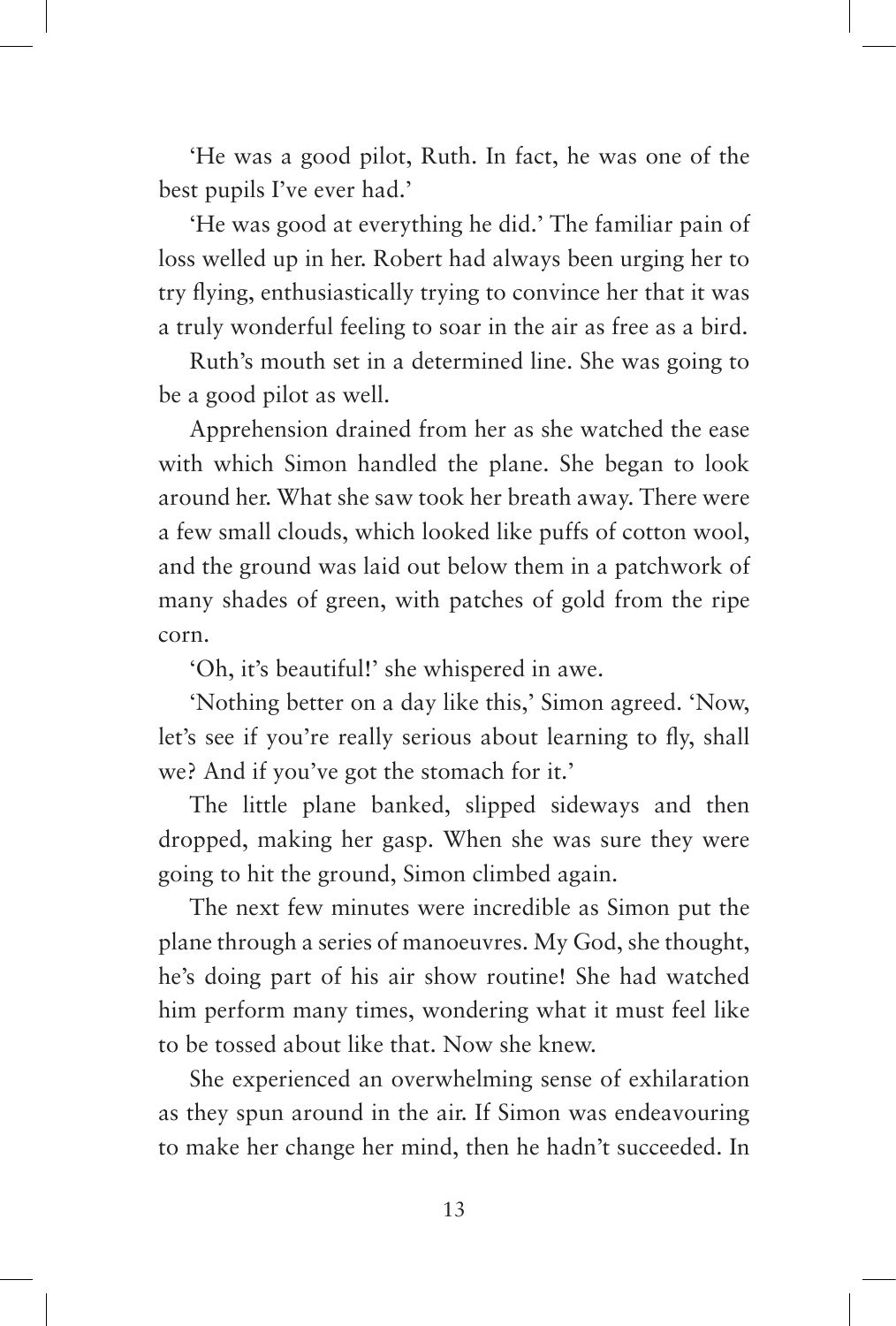fact he had done just the opposite. She tipped her head back and laughed with glee.

Much too soon for her they were landing. She would have to get back up there as soon as possible.

Simon taxied back to the office, jumped out and helped Ruth down. She was glad of the help as her legs were shaking rather, but she was determined not to let him see it. It was only excitement, not fear.

'Nice show, Simon,' another pilot called as he walked past with a pupil.

Simon just raised his hand in greeting.

Ruth stood with her hands on her hips waiting for Simon to turn his attention back to her. When he did she tilted her head to one side. 'Were you trying to frighten me, Simon?'

'Hmm. I don't think I succeeded, did I?'

'Ah, you guessed that, did you?' she teased.

'I knew it the moment you shouted at me to do that again.' He was laughing and shaking his head.

Her eyes opened wide. 'I never did!'

'I assure you that's exactly what you did.' He was obviously amused, but his expression showed only respect.

'I don't remember shouting out.' She'd known she had loved every minute of the flight, but was quite unaware that she had acted in such an unrestrained manner. It wasn't like her at all. 'I loved it. You're going to have to teach me, Simon.'

He nodded and urged her towards the hut they used as an office. 'The first thing we'll have to do is curb all the excitement once you're in the air. A good pilot is a safe pilot, one who remains focussed, calm and in control whatever the situation.'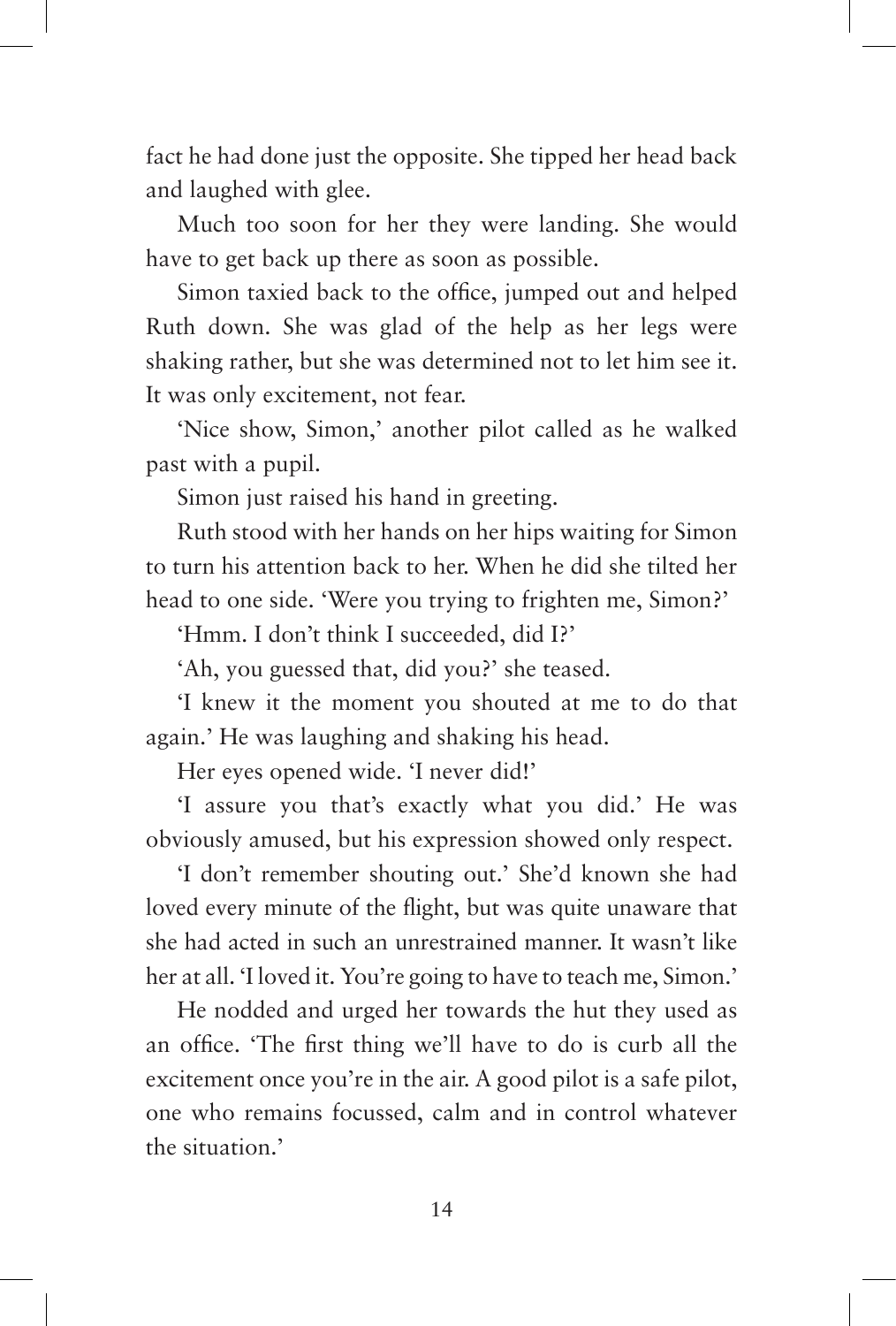'I understand.' She watched him flick through the appointment book, feeling more light-hearted than she'd done for some time. She was going to learn to fly. That was a start. The next thing would be to find some kind of a job. She'd had enough of wasting her life, and now she wanted to do something useful and fulfilling. Robert's death had been a brutal wake-up call.

That evening Ruth watched her parents with affection as they read the papers after dinner. It was a lovely evening and the doors were wide open, allowing the soothing sound of birds and the perfume of roses to filter into the sitting room. They had been so pleased to see her and she had felt relieved to find them looking more composed than when she left. Terrible as the tragedy had been, it had happened, and nothing could bring Robert back. It was time they all got on with their lives, as her brother would have expected of them. Nothing was going to be the same again, and that fact had to be accepted.

Ruth gazed out at the garden, drinking in the beauty. It was only early September so there was still a profusion of colour. Her mother loved gardening and Ruth knew it had given her some solace as she'd tried to cope with the loss of her much-loved son. Her thoughts drifted back to her flight with Simon and a smile touched her mouth. She had her first lesson in two days' time and couldn't wait. Simon had drilled into her just how much work it was going to be to gain her private pilot licence. He had insisted that she would have to learn how to maintain the aircraft – which would entail getting her hands dirty, he told her dryly. Navigation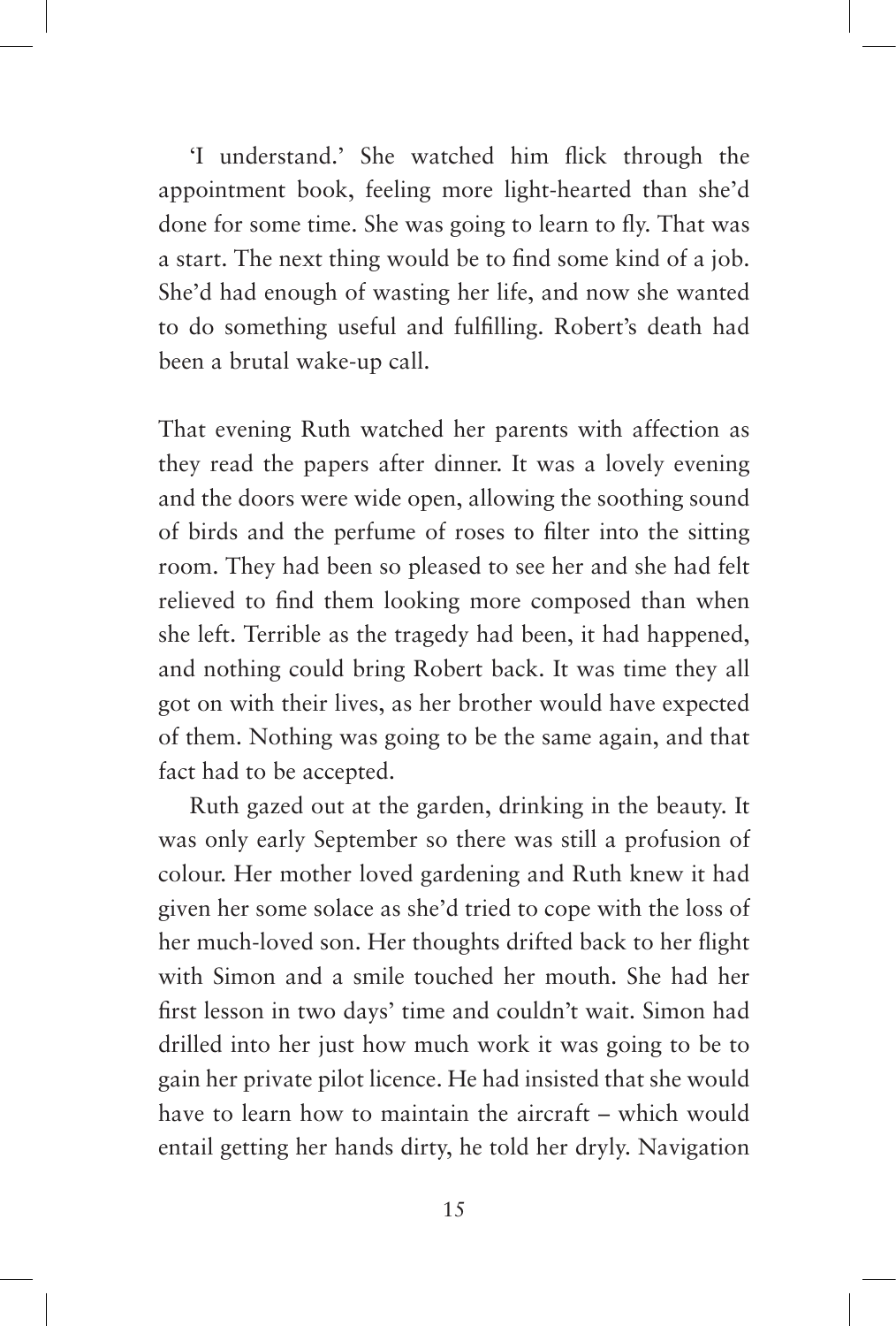was another requisite. It was no good messing about in the air if you didn't know where you were going.

Ruth's chuckle at the memory of Simon's lecture had her parents glancing up.

'What's amusing you, my dear?' her father asked, a smile lighting up his tired face.

'I called in to see Simon on my way home—'

'Oh, how is he? Why didn't you bring him home?' Her mother's affection for Simon showed. 'We haven't seen him for weeks.'

'He was busy with pupils. The airfield was a hive of activity, but I managed to catch him when he had an hour to spare. He said the government was encouraging men to learn to fly.'

Her father nodded, his eyes troubled once again. 'The feeling is that there could be a war and we had better be prepared. Pilots will be needed. Poor devils, these young men don't know what they might be letting themselves in for.'

'Do you really think we'll go to war with Germany again, Father? Surely Hitler won't take the risk?'

'Who knows?' Her father shrugged. 'He's a fanatic, and fanatics are notoriously unpredictable.'

A deep sigh came from her mother. 'If it does come I hope Simon keeps out of it.'

'He won't be able to, my dear, and I doubt he would want to.' George Aspinall laid aside his newspaper and turned to his daughter. 'Let's hope it's all talk, shall we?'

Ruth was relieved the subject had been closed. Now was the time to talk seriously to them about her future. 'I'm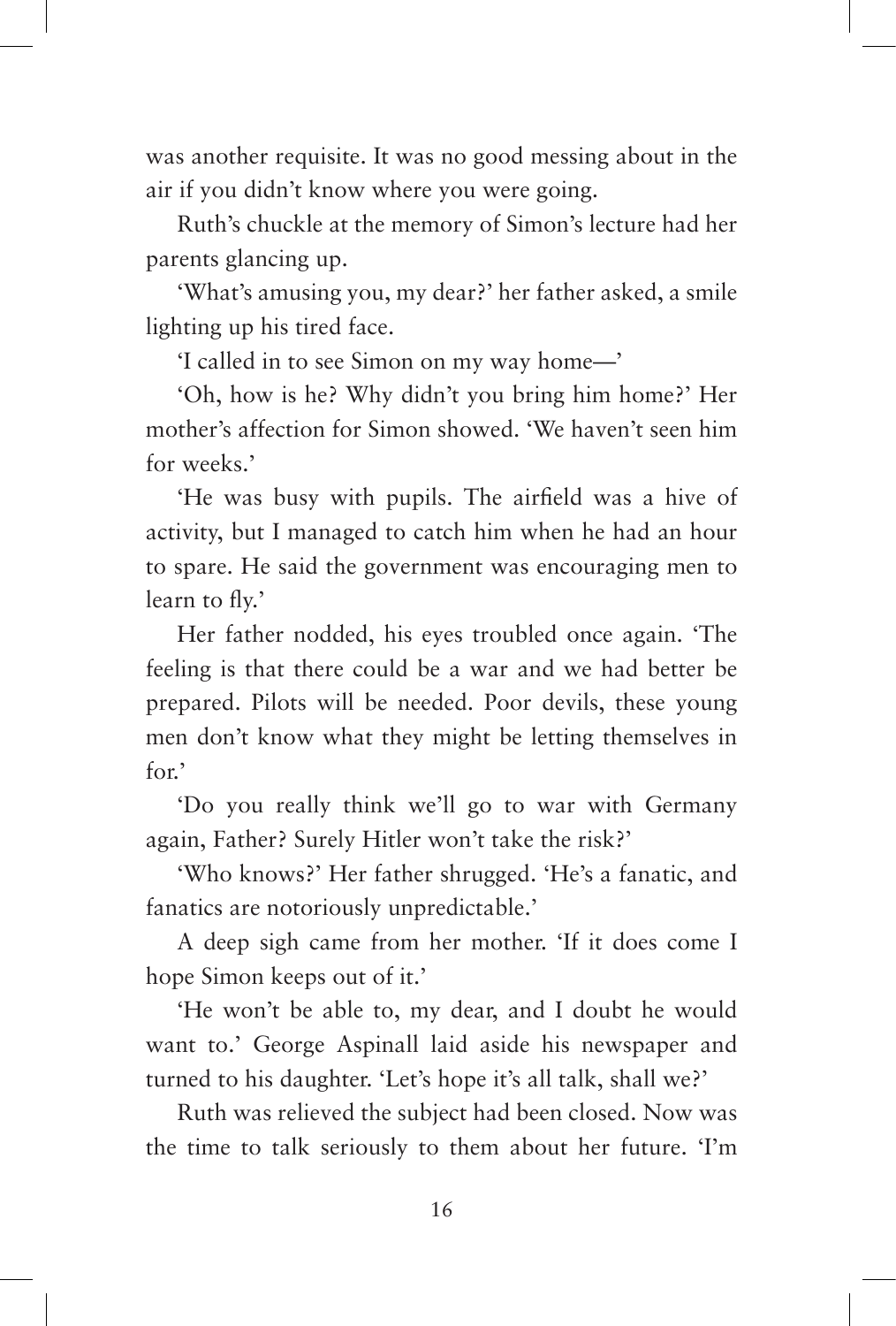sure you're right, Father. It's the immediate future I've been thinking about. I want to find a job.'

'You can help me with my charity work,' her mother suggested. 'We're always grateful for willing hands.'

'Thank you, Mother, but I want to earn my own living. I've relied on you and Father for far too long.'

'You know you don't have to worry about that, Ruth.'

'But I do. Couldn't you find me something to do in your offices? I don't care what it is.' Ruth's eyes gleamed as she teased, 'Don't you need a tea girl, or a filing clerk?'

A look of horror crossed her father's face. 'I'm not having my daughter running around at everyone's beck and call! Why don't you go back to university and study law?'

Ruth grimaced and stifled a sigh of exasperation. This subject had come up before, but quite honestly she had no interest in law, as she'd quickly discovered during her time at university. 'I don't want to go back to school. I'll ask Simon if I can work at the flying school while he's teaching me to fly.'

There was a stunned silence as her parents studied their daughter in horror.

'Pardon?' her father growled. 'Did I hear you correctly?'

Ruth cursed herself for dropping that news so carelessly. It wasn't what she had planned at all, but she had spoken without thinking. 'I've asked Simon to teach me to fly and he's agreed.' She leant forward, her expression pleading for understanding. 'I'm wasting my life, and I just can't go on like this.'

'But what use will flying be to you, darling?' Alice Aspinall looked thoroughly confused.